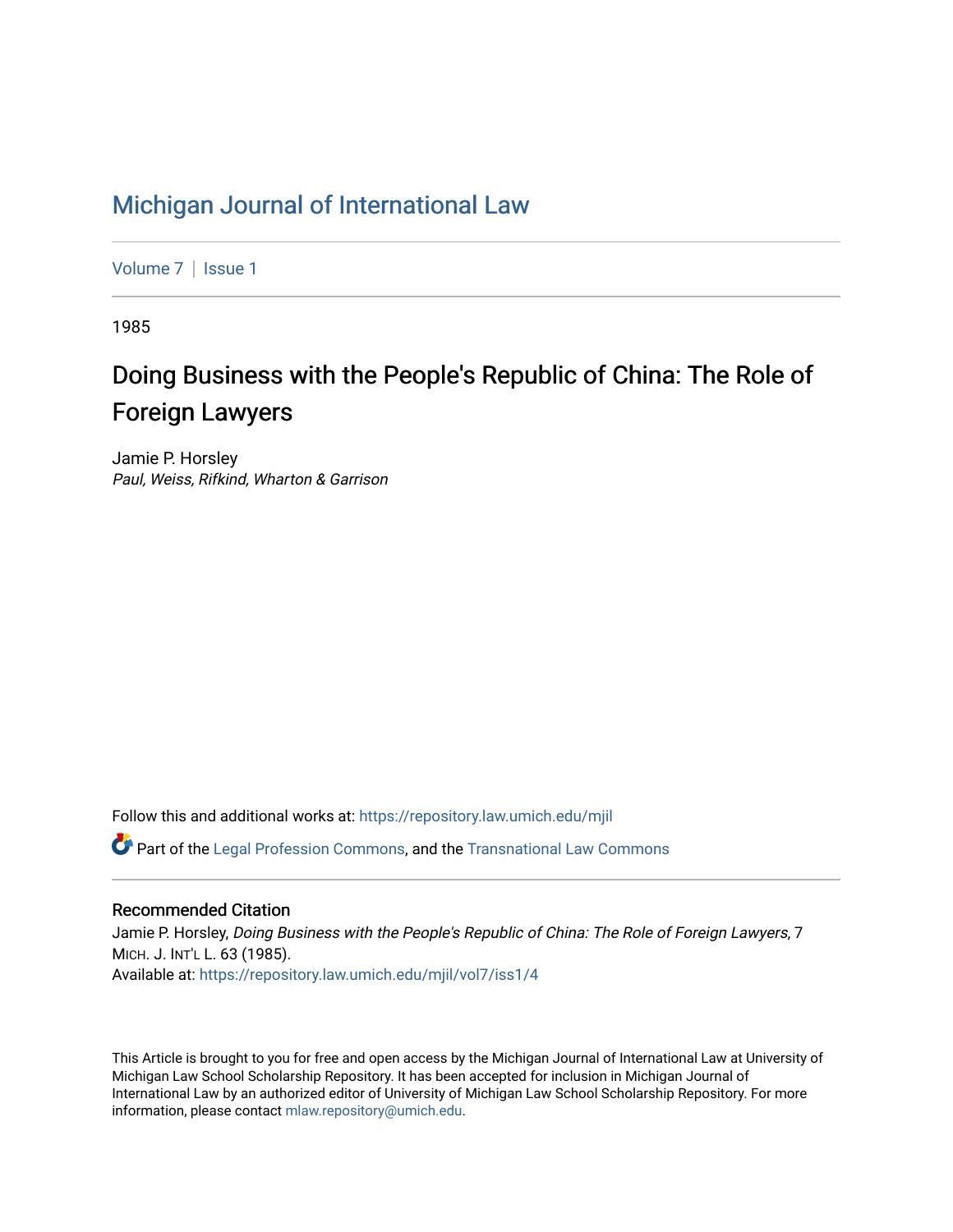# **Doing Business with the People's Republic of China: The Role of Foreign Lawyers**

# **Jamie P. Horsley\***

Since the People's Republic of China (P.R.C.) opened its doors in **1979,** welcoming private foreign investment for the first time since the country's establishment in 1949, foreign businesspeople from all over the world have flocked there to engage in joint ventures, co-production, compensation trade, processing and assembly, licensing, leasing and lending, as well as export and import trade. These entrepreneurs represent interests ranging from multinational corporations to family-run businesses to individual proprietorships. As a result of this influx of capital, foreign investment in the P.R.C. has increased dramatically. As of the end of 1984 total foreign investment was estimated at over **\$17.3** billion. **I** Overall bilateral trade in 1984 was valued at nearly **\$47.97** billion.2 **By** the end of June 1984, roughly **1,800** foreign firms and Chinese-foreign ventures had registered in the P.R.C. 3 and more than **700** foreign companies had established representative offices in the P.R.C.4 As part of its seventh five-year plan covering the years **1986** through **1990,** the P.R.C. has announced its intention to attract **\$30** billion in

**\*** Associate, Paul, Weiss, Rifkind, Wharton **&** Garrison, Washington, **D.C.** Resided in Beijing, People's Republic of China on behalf of Paul, Weiss, Rifkind, Wharton **&** Garrison, October **1981** to March 1984. B.A. **1972,** Stanford University; M.A. **1975,** University of Michigan (Chinese Studies); J.D. 1978, Harvard Law School.-eds.

**1.** Ling, *1984 Foreign Trade Deficit Adds Up to \$1.1 Billion,* China Daily (Beijing), Jan. **23, 1985,** at **1.**

2. **Id.**

**3.** This number includes **362** Chinese-foreign equity joint ventures, **1,372** Chinese foreign cooperative business ventures, **53** wholly foreign-owned enterprises, and **31** joint ventures for offshore oil exploration. *See Foreign Investment Update,* China Econ. News (Hong Kong), Nov. 12, 1984, at 2. In 1984 alone, **700** new equity joint ventures contracts were signed and **26** wholly foreign-owned enterprises were established. There were a total of 74 wholly foreign-owned joint ventures **by** the end of the year. China's *Foreign Trade Peaks at US \$49.9 Bn, Trade Deficit also a Record at US \$ 1.1 Bn,* China Econ. News (Hong Kong), Jan. **28, 1985,** at **I,** 2.

4. **1,800** *Foreign Firms Register in China,* Xinhua Gen. Overseas Service (Beijing), Aug. **18,** 1984, item no. **081848** (available on **LEXIS).**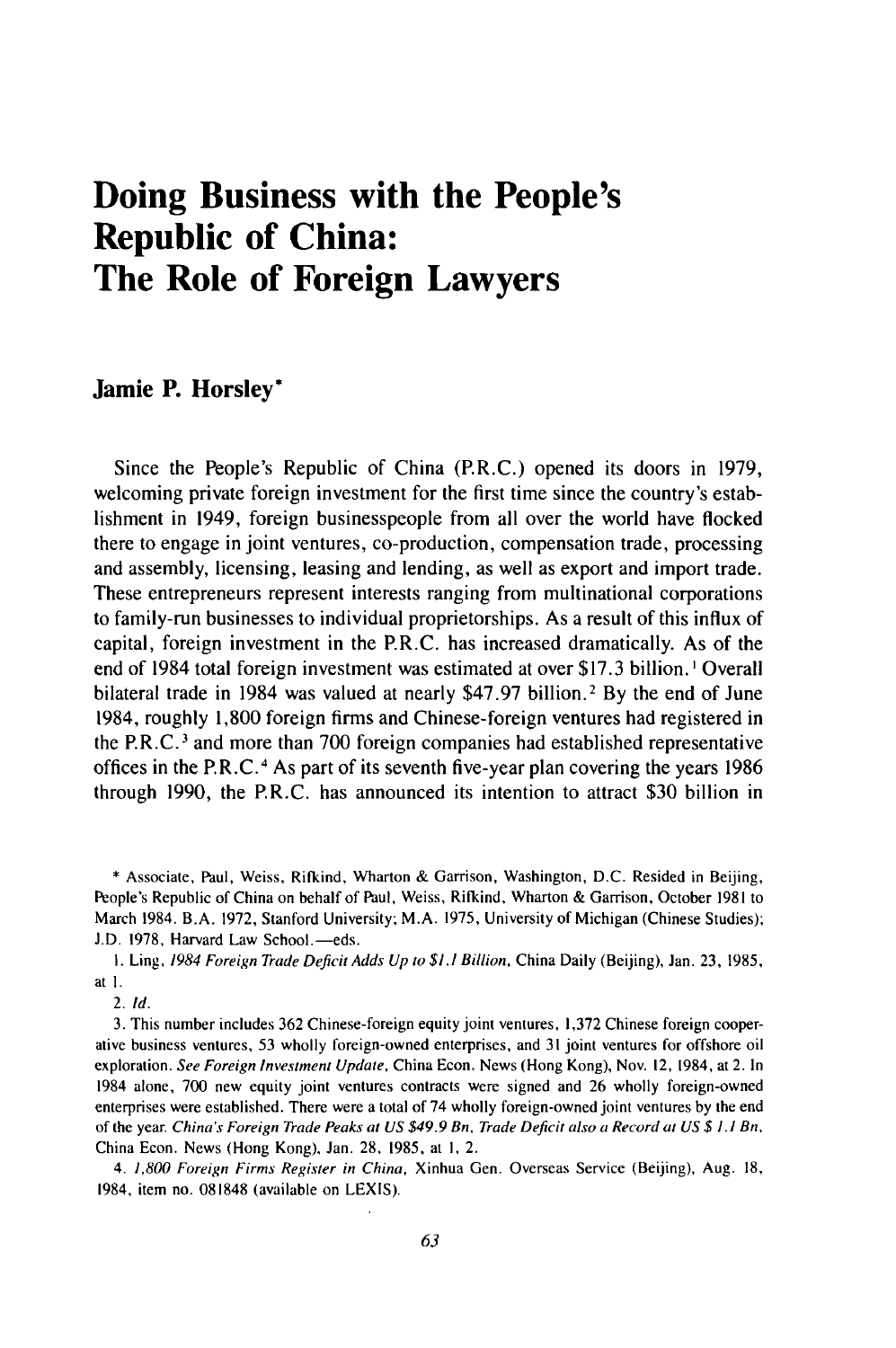foreign funds,<sup>5</sup> nearly double the amount of foreign capital absorbed between early 1979 and mid-1984.

Where business goes, lawyers are sure to follow. Many foreign law firms have sent lawyers to the P.R.C. to represent clients making investments there. Other foreign lawyers handle significant amounts of foreign investment in the P.R.C. from their home offices. <sup>6</sup>

The P.R.C. presents the normal range of difficulties of international practice to foreign lawyers: an unfamiliar legal system, culture, and language. These difficulties are exacerbated by the fact that the country's economic system is undergoing vast changes that affect what is possible and permissible when doing business in the P.R.C. Difficulties also arise because the P.R.C.'s legal system is young, developing, and still unable to keep up with the rapid changes taking place in the business environment.

This article describes the nature of a legal practice involving business transactions with entities in the P.R.C. and the role of the foreign, or non-national, lawyer in such transactions. Part I focuses on the increasing volume of Chinese legislation and international agreements affecting foreign trade and investment in the P.R.C., and the difficulties of keeping abreast of and interpreting this recent legislation. Part II examines the role of foreign lawyers in Chinese business transactions. It also discusses the need for competence in the Chinese language, practical problems encountered in practicing in the P.R.C., and the use of local Chinese counsel. Finally, in part II1, this article examines the working relationship that has developed between foreign and Chinese lawyers.

# I. CHINESE LAW

For many years following the establishment of the People's Republic of China, observers claimed that there was no law in the P.R.C. 7 This claim was not entirely unwarranted. While the P.R.C. did in fact have a considerable body of criminal and administrative law, much of it was either not formally promulgated or not publicly available to foreigners. Little legislation governing civil and commercial matters was enacted during the first 30 years of the P.R.C.'s existence. Moreover, the P.R.C. eschewed private foreign investment and therefore had no need for legislation governing this area.

In late 1978, after the Chinese Communist Party endorsed the so-called "open-

5. Fung, China is Seeking to Double Foreign Loans, Investment, Asian Wall St. J., Nov. 19, 1984, at 8 (weekly ed.).

*6. See China* Fever, Nat'l **L.J.,** Dec. 17, 1984, at I.

*7.* See Cohen, The Criminal Process in the People's Republic of China: An Introduction, 74 HARV. L. REV. 469 (1966); Law and Disorder Around the World: Other People's Problems, 9 COLUM. **J.L. &** Soc. PROBS., 63, 76 (1972) (statement of Victor Li).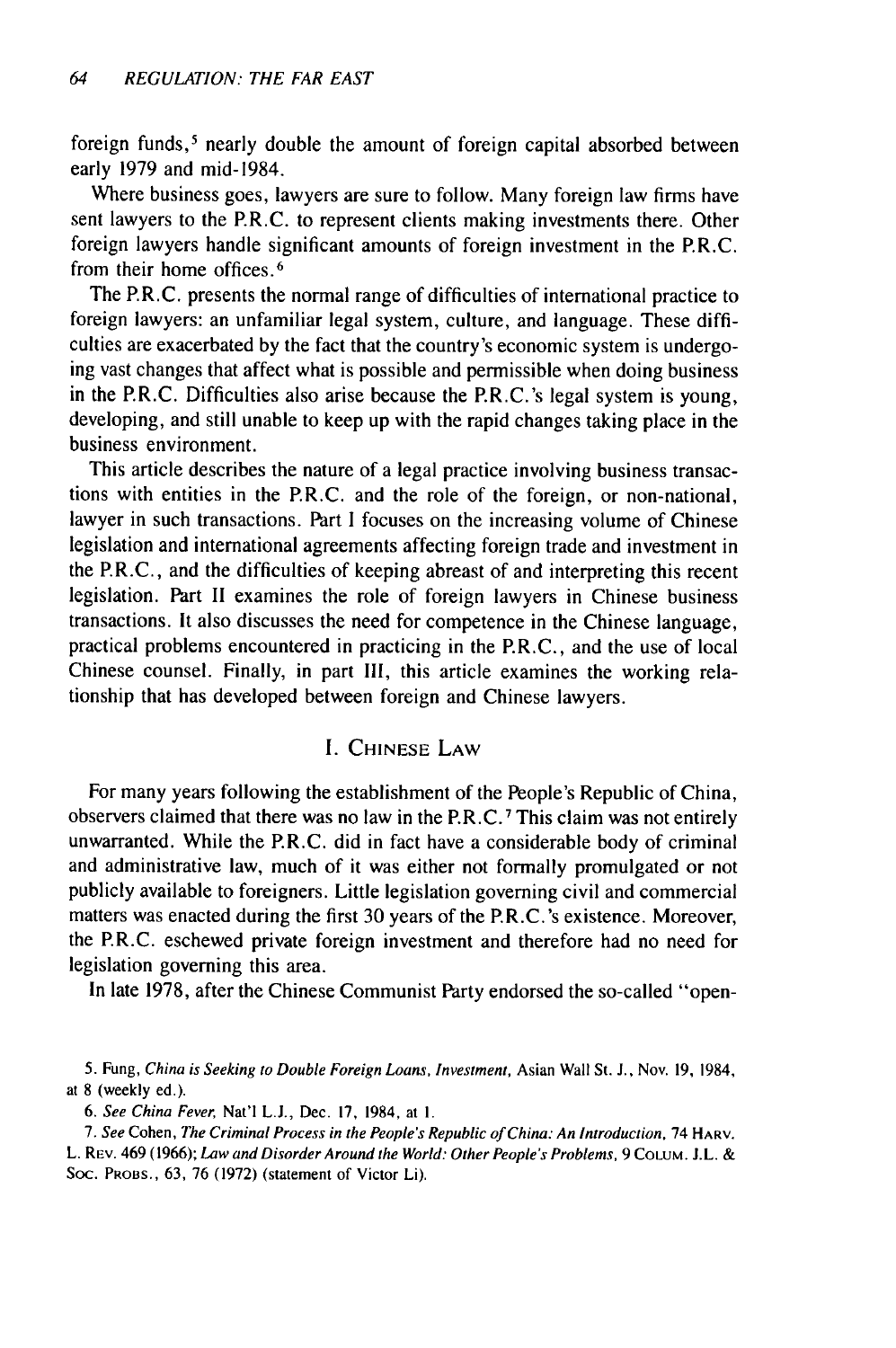door policy," this situation changed rapidly. The Party welcomed foreign investment as an integral part of a new economic program to foster modernization and Chinese legislators began building a comprehensive legal system to support and assist the P.R.C.'s economic development. The Chinese desire to attract foreign investment gave impetus to the development of the emerging legal system.

### *A. Proliferation of Chinese Legislation and International Agreements*

Today, a wide variety of legislation affects the activities of foreigners doing business in the  $P.R.C.$ <sup>8</sup> The seminal act is the Law of the People's Republic of China on Joint Ventures Using Chinese and Foreign Investment (Joint Venture Law). <sup>9</sup> This law, promulgated by the Fifth National People's Congress<sup>10</sup> in July 1979, first opened the P.R.C.'s door to foreign investment. Since 1979, more than 34 laws, 260 decrees and regulations, and 530 local regulations, many of them affecting foreign business dealings in the P.R.C., have been adopted and published.<sup>11</sup> This legislation includes regulations implementing and clarifying the Joint Venture Law,<sup>12</sup> individual and corporate income tax laws,<sup>13</sup> foreign ex-

8. English translations of many Chinese commercial laws and regulations are contained in COMMERCIAL LAWS AND BUSINESS REGULATIONS OF THE PEOPLE'S REPUBLIC OF CHINA-1949-1983 (V. Sit ed. 1983) Ihereinafter cited as COMMERCIAL LAWS] and COMMERCIAL LAWS AND BUSINESS REGULATIONS OF THE PEOPLE'S REPUBLIC OF CHINA-VOLUME II, (W. Lo, A. Wong, L. Wong & W. Ming eds. 1984) [hereinafter cited as **11** COMMERCIAL LAWS].

9. The Law of the People's Republic of China on Joint Ventures Using Chinese and Foreign Investment, approved July I, 1979, translated in COMMERCIAL LAWS, supra note **8,** at 326 [hereinafter cited as Joint Venture Law].

10. The National People's Congress is the highest legislative body in the P.R.C. and normally meets once a year. Its deputies are elected from the provinces, autonomous regions, and special municipalities under the central government (Beijing, Shanghai, and Tianjin) and from the People's Liberation Army. Its Standing Committee acts as the permanent organ of the Congress when the Congress is not in session. See HSIEN-FA (Constitution) ch. Il, § **1,** translated in THE CONSTITUTION OF THE PEOPLE'S REPUBLIC OF CHINA (1983).

II. China Builds Up *Its* Legal System, China Daily (Beijing), Oct. 15, 1984, at 4.

12. Regulations for the Implementation of the Law of the People's Republic of China on Joint Ventures Using Chinese and Foreign Investment, promulgated Sept. 20, 1983, translated in **If** COMMERCIAL LAWS, supra note 8, at 239 [hereinfter cited as Joint Venture Regulations]; see also Cohen & Horsley, The New Joint Venture Regulations, CHINA BUS. REV., Nov.-Dec. 1983, at 44.

13. The individual income tax law is the Individual Income Tax Law of the People's Republic of China, adopted Sept. 10, 1980, translated in COMMERCIAL LAWS, supra note 8, at 216. For analysis of this law, see Foster & Horsley, Business Operations in the People's Republic of China, 443 TAx MGMT (BNA) A-36 (1983). The major corporate tax laws of concern to foreigners are the Income Tax Law of the People's Republic of China Concerning Joint Ventures with Chinese and Foreign Investment, adopted Aug. 26, 1980, translated in COMMERCIAL LAWS, supra note **8,** at 178 [hereinafter cited as Joint Venture Tax Law], and the Income Tax Law for Foreign Enterprises of the People's Republic of China, *adopted Dec.* 13, 1981, *translated in COMMERCIAL LAWS*, *supra* note 8, at 186. These corporate income tax laws are analyzed in Foster & Horsely, supra, at A-17, A-27.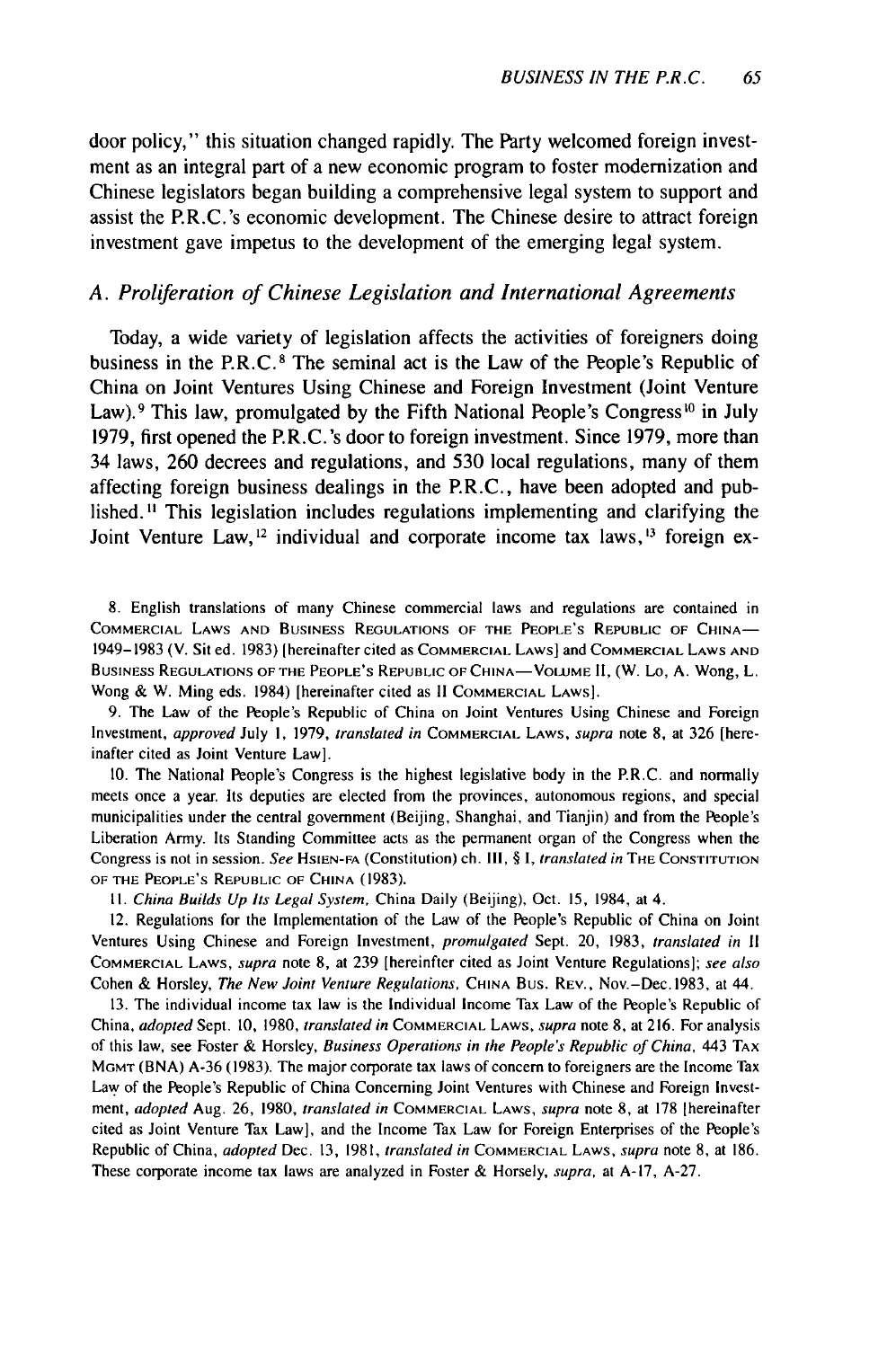change regulations, <sup>14</sup> import and export licensing procedures, <sup>15</sup> business registration regulations, **1 <sup>6</sup>**a revised trademark law, **1 <sup>7</sup>**a "trial" civil procedure code, **' <sup>8</sup>**an economic contracts law (applicable only to contracts between Chinese entities), **1 9** a contract law applicable to contracts between Chinese and foreign parties, <sup>20</sup> regulations **for** the cooperative Chinese-foreign exploitation of the P.R.C.'s offshore oil,<sup>21</sup> environmental protection laws,<sup>22</sup> and, most recently, a patent law.<sup>23</sup>

14. E.g., Provisional Regulations for Exchange Control of the People's Republic of China, promulgated Dec. 18, 1980, translated in COMMERCIAL LAWS, supra note 8, at 60; see also Horsley, The Regulation of Foreign Exchange used by Foreign Enterprises and Chinese Foreign Joint Ventures, *E.* ASIAN **EXECUTIVE** REP., Nov. **1983,** at **8.**

15. Provisional Regulations Concerning the Export License System, issued June **3,** 1980, translated in COMMERCIAL LAWS, supra note 8, at 252; Provisional Regulations of the People's Republic of China on Import License System, promulgated Jan. **10,** 1984, translated in **I1** COMMERCIAL LAWS, supra note 8, at 191; see also Horsley, The Regulation of China's Foreign Trade, in **FOREIGN** TRADE, **INVESTMENT AND THE** LAW **IN** THE PEOPLE'S REPUBLIC OF **CHINA 6,** 14-18 (M. Moser ed. 1984).

16. Regulations on the Registration of Joint Ventures Using Chinese and Foreign Investment, approved July 26, 1980, translated in COMMERCIAL LAWS, supra note 8, at 329; Interim Regulations of the People's Republic of China Concerning the Control of Resident Offices of Foreign Enterprises, promulgated Oct. 30, 1980, translated in COMMERCIAL LAWS, supra note 8, at 311 [hereinafter cited as Interim Regulations Concerning Resident Offices]; Interim Regulations of the State Council of the People's Republic of China Concerning the Control of Resident Correspondents of the Foreign News Agencies, promulgated Mar. 9, 1981, translated in COMMERCIAL LAWS, supra note 8, at 314; Provisional Regulations for the Establishment of Representative Offices in China by Overseas Chinese and Foreign Financial Institutions, issued Feb. 1, 1983, translated in COMMERCIAL LAWS, supra note 8, at 316 (regulations issued by the People's Bank of China); Procedures for the Registration and Administration of Resident Offices of Foreign Enterprises in China, promulgated Mar. 15, 1983, translated in COMMERCIAL LAWS, supra note 8, at 319 [hereinafter cited as Procedures for Registration of Resident Offices]; see also Horsley, Shenzhen's Comprehensive Registration Requirements, *E.* ASIAN **EXECUTIVE** REP., Dec. 1984, at 9; Horsley, Business Registration in China, **CHINA** BUS. REV., Mar.-Apr. 1984, at 24.

17. The Trademark Law of the People's Republic of China, adopted Aug. 23, 1982, translated in COMMERCIAL LAWS, supra note 8, at 289; see also Cohen & Horsley, The Trademark Law of the People's Republic of China, in Symposium: Private Investors Abroad— Problems and Solu-**TIONS IN INTERNATIONAL BUSINESS** IN 1983, at 211 (M. Landwehr ed. 1984) (a translation of the law appears at appendix A of this article).

18. (Trial) Code of Civil Procedure of the People's Republic of China, adopted Mar. 8, 1982 (in Chinese) (copy on file with the author). This Code took effect on a trial basis on Oct. **1,** 1982.

19. The Economic Contracts Law of the People's Republic of China, adopted Dec. 13, 1981, translated in COMMERCIAL LAWS, supra note **8,** at 300.

20. Foreign Economic Contract Law of the People's Republic of China, *adopted* Mar. 21, 1985, translated in China Publishes Long-awaited Foreign Economic Contract Law, China Econ. News (Hong Kong), Apr. **1,** 1985, at **I** [hereinafter cited as Foreign Economic Contract Law].

21. Regulations of the People's Republic of China on the Exploitation of Offshore Petroleum Resources in Cooperation with Foreign Enterprises, adopted Jan. 12, 1982, translated in COMMERCIAL LAWS, supra note 8, at 335.

22. See, e.g., The Environmental Protection Law of the People's Republic of China (Provisional), adopted in principle Sept. 13, 1979, translated in COMMERCIAL LAWS, supra note 8, at 593; Law on Marine Environmental Protection of the People's Republic of China, adopted Aug. **23,** 1982, translated in **11** COMMERCIAL LAWS, supra note 8, at 393.

23. Patent Law of the People's Republic of China, adopted March 12, 1984, translated in II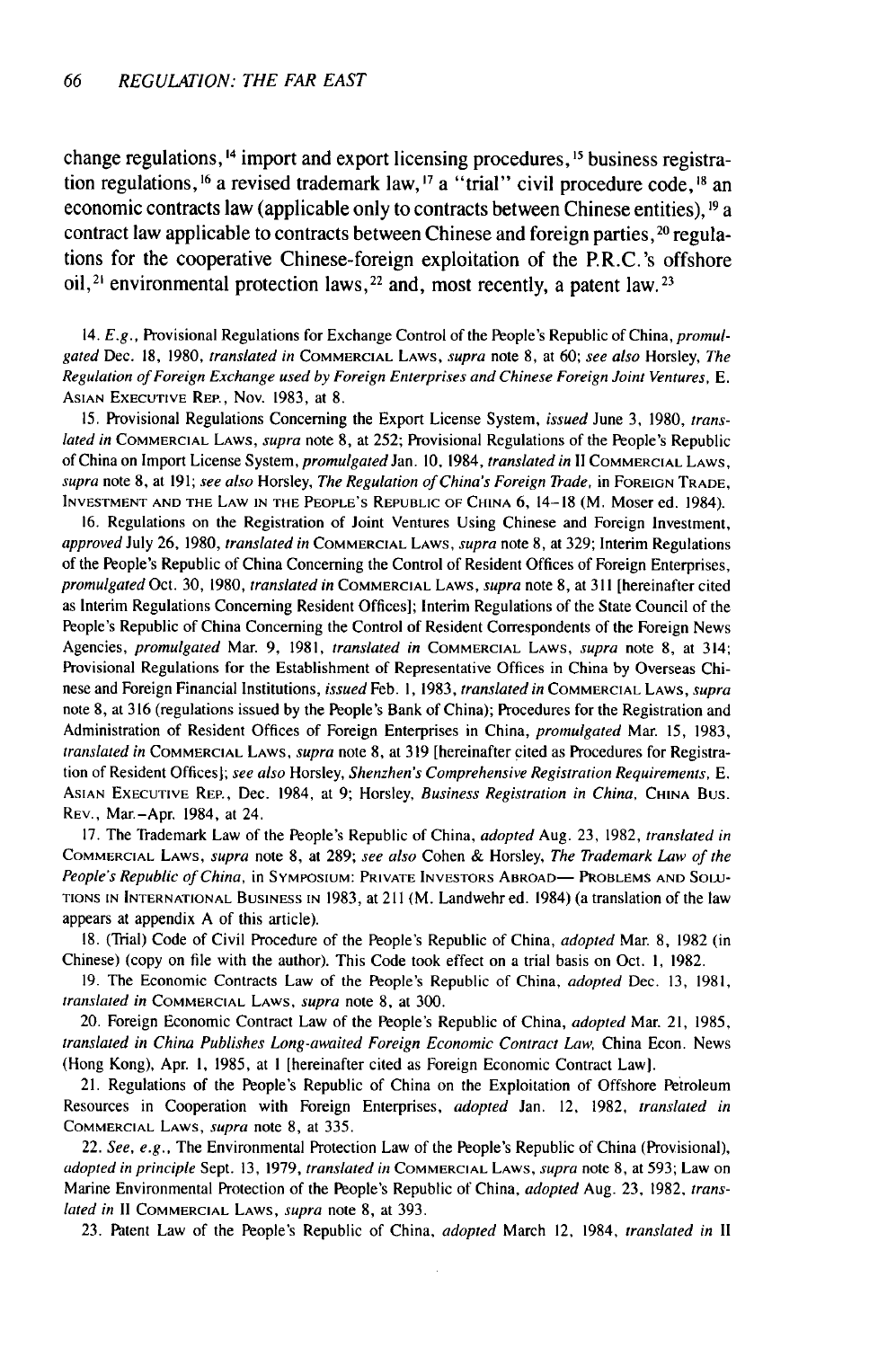More legislation is currently being drafted or planned. This draft legislation includes regulations on Chinese-foreign cooperative (contractual, non-equity) ventures, regulations governing wholly foreign-owned enterprises operating in the P.R.C.,  $^{24}$  a civil code, a technology transfer law, copyright legislation, a banking law, a company law, and a bankruptcy law.<sup>25</sup> The drafts, which are circulated internally among the relevant governmental agencies for comment, articulate current Chinese policy. For this reason, draft legislation can affect contract negotiations even though such legislation has not yet come into force and even if foreign parties are not permitted to review it.

In addition to domestic legislation, the P.R.C. has recently entered into international agreements that affects its business dealings with foreigners. Lawyers must therefore consult applicable bilateral trade agreements, <sup>26</sup> investment protection agreements,  $27$  tax treaties,  $28$  and investment insurance agreements  $29$  when planning and participating in activities involving the P.R.C.

COMMERCIAL LAWS, *supra* note 8, at 287; *see also* Eliasoph, *China's Patent* System Emerges, CHINA Bus. REV., Jan.-Feb. 1985, at 50.

24. *See, e.g., CITIC Official on China's Current Foreign Economic Cooperation Policies.* China Econ. News (Hong Kong), Dec. 10, 1984, at 3 [hereinafter cited as *Economic Cooperation Policies];* Official Spells Out Investment Laws, BEIJING REV., Jan. 21, 1985, at 16.

25. The author's knowledge that these laws are in the planning stage is based on Chinese news reports and conversations with Chinese officials.

26. See, e.g., Agreement on Trade Relations, July 7, 1979, United States-People's Republic of China, 31 **U.S.T.** 4651, T.I.A.S. No. 9630 (entered into force Feb. 1, 1980); Trade Agreement, Jan. 5, 1974, Japan-People's Republic of China, 1002 U.N.T.S. 110 (entered into force June 22, 1974); Trade Agreement, Apr. 3, 1978, European Economic Community-People's Republic of China, 21 O.J. EUR. COMM. (No. L 123) 1 (1978) (concluded May 2, 1978).

27. See, *e.g.,* Agreement on the Mutual Protection of Investments between the Kingdom of Sweden and the People's Republic of China of 29 March 1982, translated *in* I **TAXES AND INVEST-MENT** IN ASIA **AND THE** PACIFIC (Int'l Bureau of Fiscal Documentation), P.R. of China, § C, app. 2i (Supp. No. 21, Sept. 1982). The P.R.C. has also signed agreements with Romania (2/10/83), the Federal Republic of Germany (10/7/83), France (5/30/84), the Belgium-Luxembourg Economic Union (6/4/84), Finland (9/4/84), and Norway (only initialed as of late 1984). Investment Protection: *Key to Open Policy,* China Market (Hong Kong), Nov. 1984, at 9-10; *Economic Cooperation Policies, supra* note 24, at 3.

28. *See, e.g.,* Tax Agreement with the People's Republic of China, S. Treaty Doc. 30, 98th Cong., 2d Sess. (1984) (signed on Apr. 30, 1984, but not yet ratified) [hereinafter cited as U.S.-P.R.C. Tax Agreement]; Agreement between the Government of Japan and the Government of the People's Republic of China for the Avoidance of Double Taxation and the Prevention of Fiscal Evasion with Respect to Taxes on Income, Sept. 6, 1983 (effective June 26, 1984) (the official languages of this agreement are Chinese, Japanese, and English) (copy on file with the author); Accord entre le Gouvernement de la République française et le Gouvernement de la République populaire de Chine en vue d'éviter les doubles impositions et de prévenir l'évasion fiscale en matière d'impôts sur le revenu, 30 mai 1984, *copy included in* J. Cohen, Approche de certains facteurs permettant l'elaboration d'une decision ou d'un conseil relatifs aux investissement en République populaire de Chine A-65 (Feb. 1985) (unpublished doctoral dissertation, Universit6 de Paris X-Nanterre) (copy on file, Paul, Weiss, Rifkind, Wharton & Garrison).

29. *See, e.g.,* Investment Insurance Agreement Between the People's Republic of China and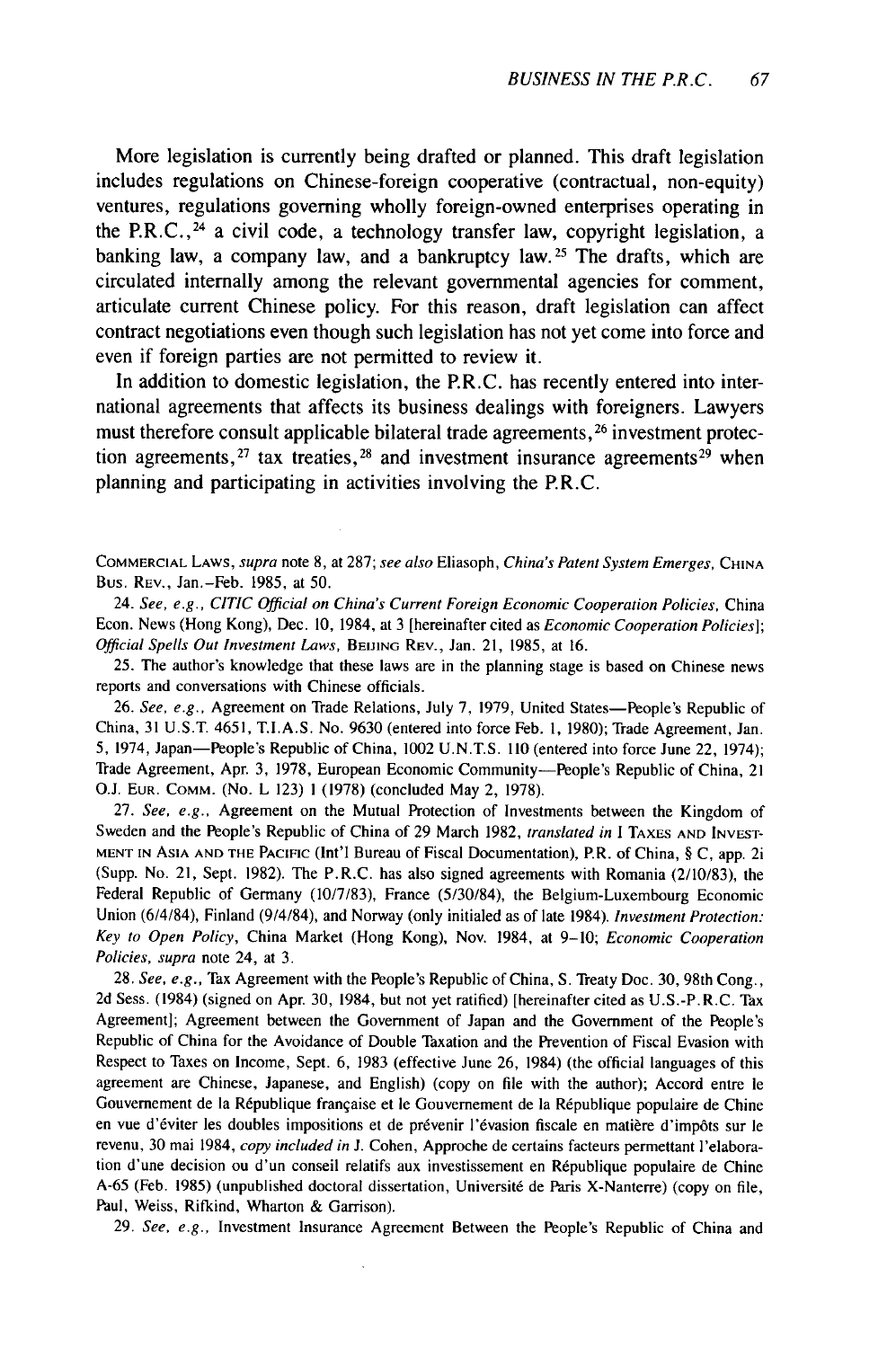#### *B. Finding the Law of the P.R.C.*

When legislation, regulations, or rulings on a specific issue exist, it is often difficult to find copies of them. The Chinese do not have an official reporter that reprints all official acts of the central government, or that reports legislation adopted by the local governments. In recent years, this problem has been somewhat alleviated with the publication of an increasing number of rulings and regulations, as well as other documents and information, in specialized Chineselanguage publications. These publications include the Journal of China's Legal System, the Economic Daily, and monthlies published by the Chinese Ministry of Finance entitled Finance and Chinese Taxation, the Trademark Gazette, and the China Patent Review. The Chinese Government also began in 1979 to publish the State Council Gazette, an extremely useful periodical containing selected documents adopted by the State Council, the highest executive body in the P.R.C.

While these publications are a great boon to the foreign lawyer involved in Chinese transactions, they are generally unavailable outside of the P.R.C. and are printed only in Chinese. Only major pieces of legislation are translated into English for publication in the state-controlled, English-language Chinese newspaper, the China Daily. Major pieces of legislation may also be available in foreign publications such as China Economic News and Business China, both of which are published in Hong Kong. These translations, while useful, are not official and are often imprecise, since they are not prepared by legal specialists.

Court decisions are practically impossible to obtain. The P.R.C. has established a network of specialized economic courts to handle commercial disputes. **30** The decisions of these courts are not published except in general newspaper reports. While foreigners may sue and be sued in these courts, Chinese and foreign parties resolve most disputes extra-judicially through mediation or arbitration. The awards usually remain confidential. This situation prevents foreign lawyers from relying on case law precedent when interpreting Chinese law.

#### *C. Interpreting the Law of the P.R.C.*

When planning a transaction, it is often difficult for the foreign lawyer to ascertain the applicable law. Although much law has been promulgated in the

Canada, Jan. 18, 1984, translated in Sino-Canadian Investment Insurance Agreement Signed, China Econ. News (Hong Kong), July 16, 1984, at **1,** 2; Sino-U.S. Investment Insurance Agreement, Oct. 30, 1980, translated in Sino-U.S. Investment Insurance Agreement (Full *Text),* China Econ. News (Hong Kong), Aug. 20, 1984, at 2.

<sup>30.</sup> Chinese courts operate on a four-tier system: the Supreme People's Court, the High People's Courts, the Intermediate People's Courts and the Basic-Level People's Courts. See generally Rhyne, China and the Law: Internally and Internationally, 44 N.Y. S'r. **B.J.** 449, 551 (1972). The economic courts are subdivisions of the lower level courts.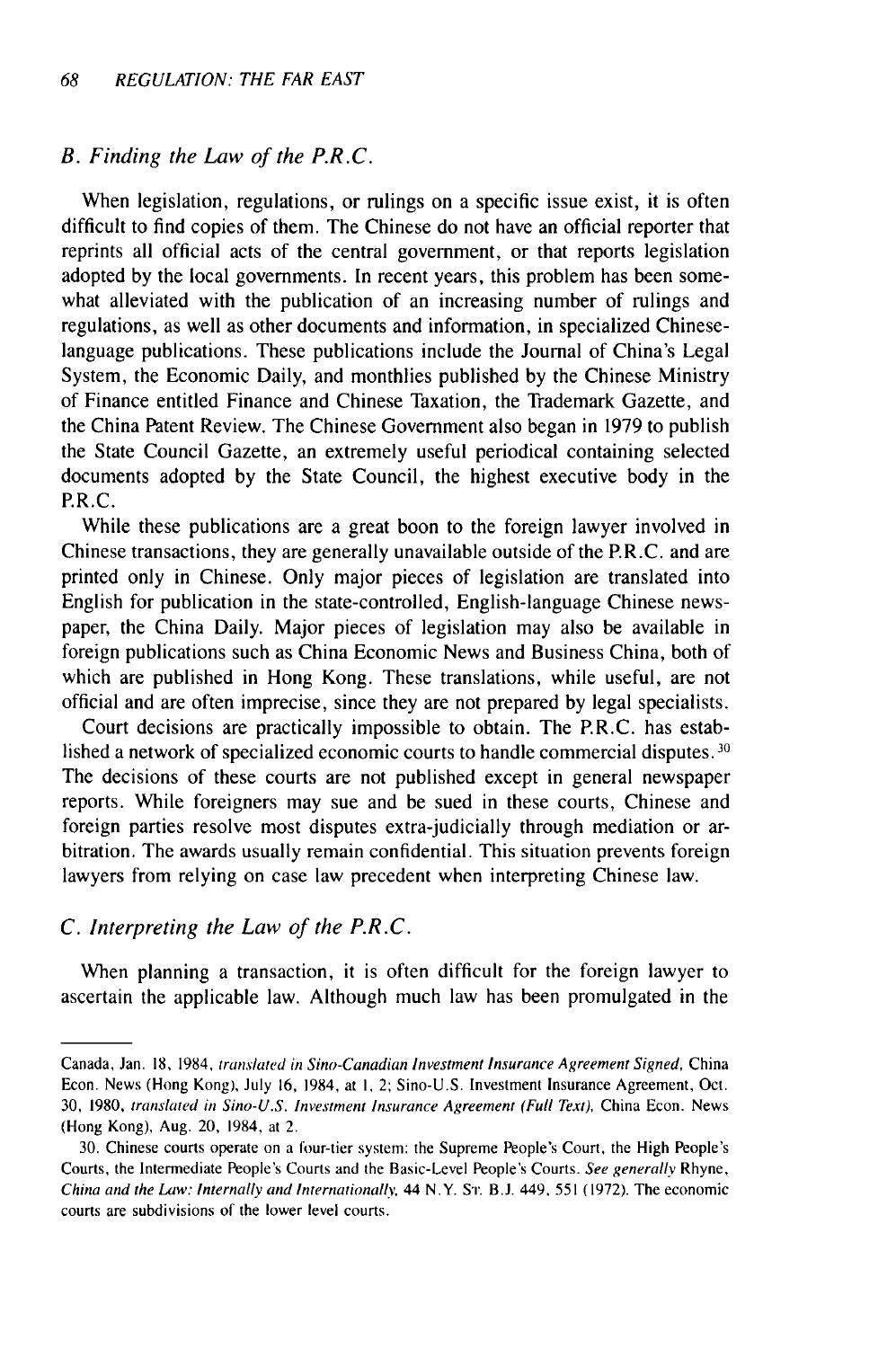past five years, there continue to be many areas where no legislation exists or where the existing legislation is ambiguous. In other instances, it is difficult or even impossible for the foreign lawyer to obtain accurate information as to the current status of the law.

The challenge presented to the foreign lawyer in the absence of relevant legislation is typified by the problems surrounding the operation of Chineseforeign cooperative ventures. Although over a thousand such cooperative ventures are in operation, their precise legal status and tax situation are ambiguous. Some ventures are structured as equity joint ventures and are thought of as "legal persons" with an economic and legal identity distinct from that of the venture partners. In the event of economic difficulties, it is unclear whether these ventures will be treated as limited liability companies in the same manner as equity joint ventures, or as partnerships with unlimited liability. Similarly, it is unclear whether a venture itself will pay taxes and bear business expenses, or whether the venture partners will bear their proportionate liability. To date, cooperative ventures have been structured and taxed in many different ways, their terms and treatment the result of bargaining between the parties and negotiations with the Chinese authorities.

National legislation clarifying the status of cooperative ventures is planned but it is not yet clear what the legislation will provide. In the meantime, lawyers and their clients must structure cooperative ventures in a legal vacuum. They must rely on assurances from the Chinese investment authorities and article 40 of the Foreign Economic Contract Law<sup>31</sup> that a contract, once approved by the relevant governmental entity, will be enforced in accordance with its terms, even in the event that conflicting legislation is eventually passed.

When relevant published Chinese laws are available, they usually enunciate only important principles and guidelines and tend to be extremely general.<sup>32</sup> Detailed provisions concerning application and interpretation of the laws normally are left to implementing regulations, which may not appear for some time after promulgation of the basic law.

The Joint Venture Law typifies the problems in interpreting Chinese legislation. The law is very general and implementing regulations were not promulgated until four years after the law itself was adopted.<sup>33</sup> Such delays are understandable. Lacking prior experience on which to draw, Chinese legislators often prefer

31. Supra note 20.

32. For example, the Joint Venture Law specifies that joint ventures are to take the form of a limited liability company, but does not define what a limited liability company is under Chinese law. See Joint Venture Law, supra note 9, at art. 4. Similarly, the Joint Venture Tax Law provides that taxable income is the excess of gross income less deductible costs, expenses and losses, but does not specify what costs, expenses and losses are deductible. See Joint Venture Tax Law, supra note 13, at art. 2.

33. See Joint Venture Regulations, supra note 12.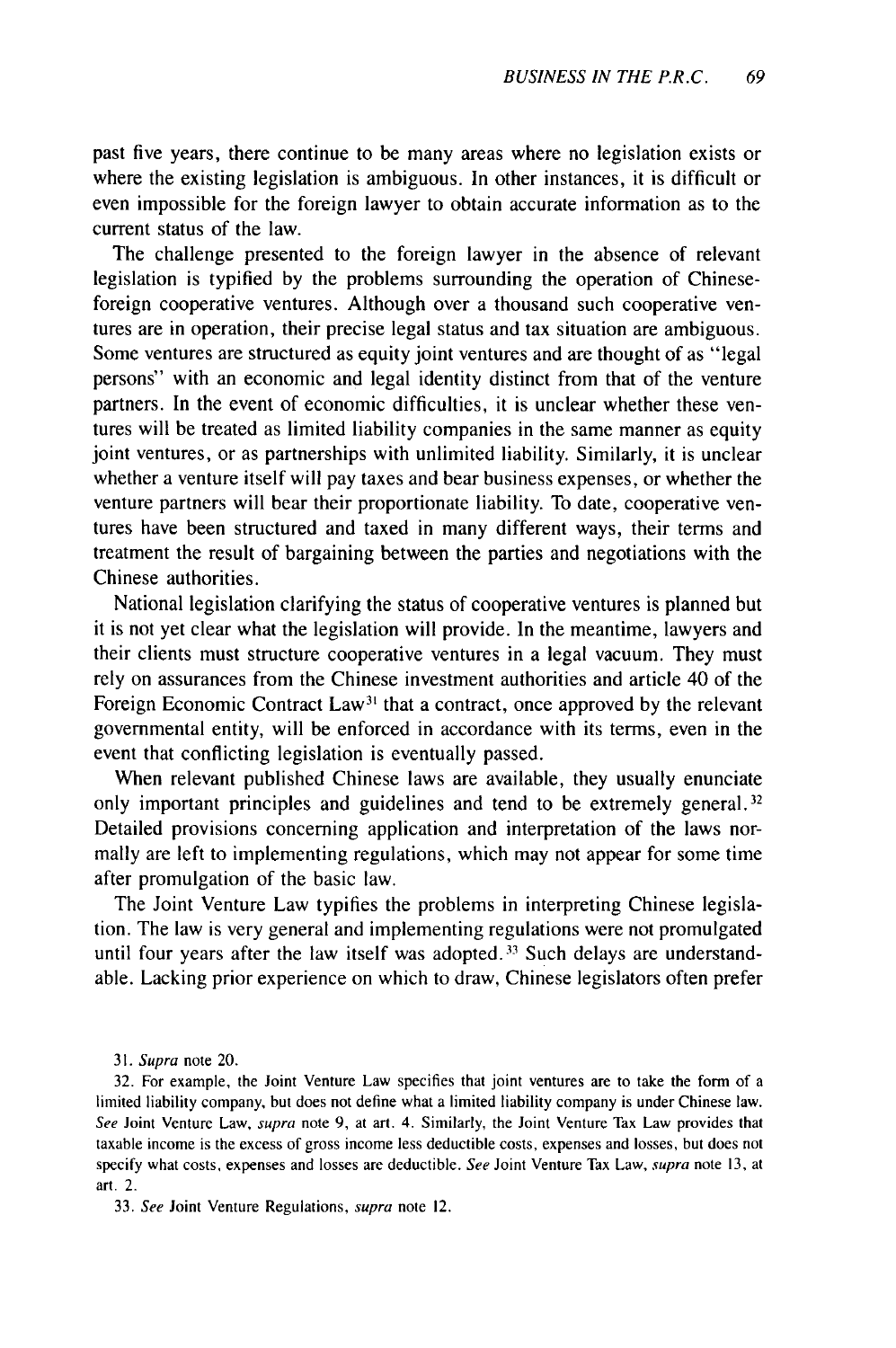to handle issues on a case-by-case basis. This permits them to gain the experience necessary to formulate appropriate regulations. In the interim, practice may diverge substantially from the strict letter of the law, and inconsistency in interpretation and implementation as between localities, Chinese organizations, and transactions is a common complaint of foreign lawyers and businesspeople operating in the P.R.C. For example, while a law may grant tax benefits to certain projects requiring a relatively large amount of foreign investment or involving advanced technology or "urgently needed" products, the availability of such benefits is often based on a subjective determination by the authorities concerned. It may depend as much upon the clout of the Chinese partner as upon the nature of the project itself.

The inexperience of Chinese nationals involved in business transactions also increases the difficulty of ascertaining the relevant law. As economic responsibility and contractual authority are increasingly dispersed to local governments and individual enterprises, foreign lawyers may find that they cannot rely on their Chinese partners to know the rules. Given the newness of much legislation and the inexperience of the increasing number of Chinese negotiators, questions arising in business discussions often have to be referred for clarification to the relevant provincial or central governmental bodies, such as those responsible for foreign exchange control, taxation, price control, customs, or technology transfer. Foreign lawyers and their clients rarely receive a written response to these questions. Many regulations are still deemed to be *neibu* (for internal governmental use only) and are not made available even to the private parties that they affect. A foreign lawyer's Chinese counterpart may inform the foreign lawyer that rulings exist but will typically be reluctant to produce them for verification, let alone part with a copy.

In sum, foreign lawyers assisting their clients in business dealings with the P.R.C. must be prepared to draft contracts that fill in the interstices of the incomplete Chinese legal system. They must be cognizant not only of an increasing array of relevant Chinese legislation, but also of current policies and divergent practices that may affect the interpretation and application of existing legislation or serve as a substitute for non-existent law. This task is not easy to fulfill without in-depth knowledge of the Chinese legal system and current legal, political, and economic developments.

# II. THE ROLE OF THE **FOREIGN** LAWYER **IN** BUSINESS **TRANSACTIONS**

In view of the current lack of experienced Chinese lawyers and the Western tradition of relying on known counsel as "transaction facilitators," foreign businesspeople often turn to foreign lawyers for legal assistance in their dealings with the P.R.C. Some foreign lawyers, especially those who speak and read Chinese, have begun to specialize in matters of Chinese law to meet this growing demand. Foreign lawyers engaged in transactions with the P.R.C. often find themselves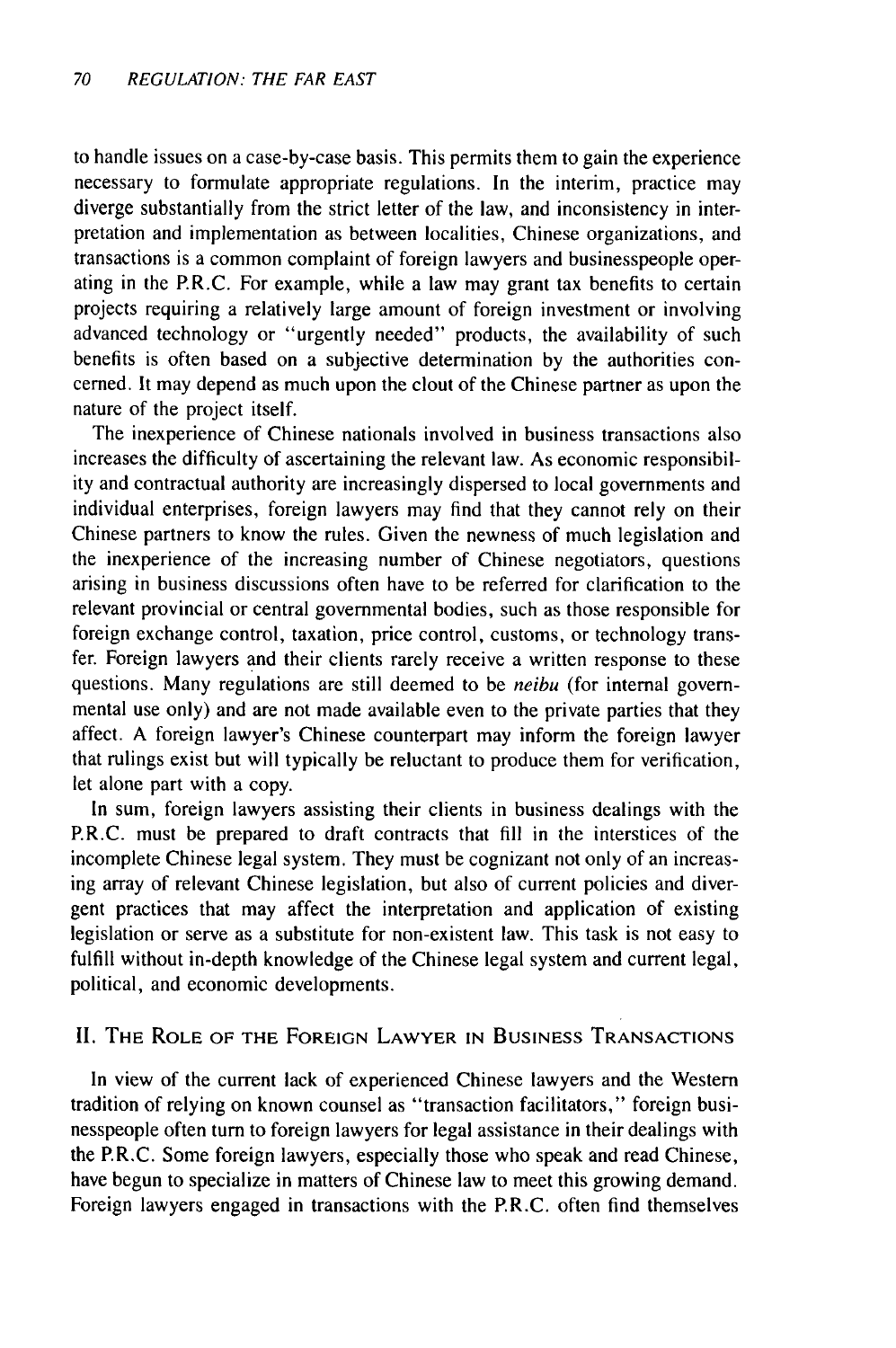asked to educate the Chinese side on matters of foreign law and international practice and may also, based on the lawyers' experience in other transactions with the P.R.C. or by requiring answers to certain issues they raise, help to educate the Chinese side on matters of Chinese law.

### *A. Restrictions on the Practice of Law in the P.R.C.*

Most foreign lawyers representing foreign clients in transactions with the P.R.C. accompany their clients on trips to P.R.C. or in negotiating sessions held at home. The Chinese are increasingly accustomed to having their foreign partners invite in-house or outside counsel to participate in negotiations and prepare legal documents for the transaction. Few law firms, however, have established any permanent presence in the P.R.C., since foreign lawyers are not officially permitted to open offices and practice law in the P.R.C. Chinese law provides that only Chinese citizens are qualified to become lawyers in P.R.C.<sup>34</sup>

The Chinese Ministry of Justice is considering whether and under what circumstances to allow foreign lawyers to register offices in the P.R.C. Since the business registration regulations of the P.R.C. do not specifically prohibit law firms and lawyers from registering offices in the P.R.C.,  $35$  the policy on foreign lawyers could be changed by a decision of the Ministry of Justice, which must approve any application for a lawyer or law firm to establish an office in China. The Ministry of Justice appears to be concerned, as a matter of sovereignty, with foreigners purporting to be "experts" on Chinese law, and wishes to protect the fledgling Chinese bar against outside competition.

A variety of interested groups are lobbying for a change in this policy. Various foreign lawyers' associations, such as the Legal Committee of the National Council for U.S.-China Trade, have submitted to the Ministry materials describing the regulation of foreign lawyers in other countries. The United States Government, through the auspices of the U.S.-P.R.C. Joint Commission on Commerce and Trade, has raised with the Chinese Government the issue of permitting American attorneys to open offices in the same manner as foreign accounting firms.<sup>36</sup> These groups appear to be making some progress. Chinese lawyers have told their foreign counterparts informally that they expect the Ministry of Justice eventually to approve the establishment of foreign lawyers' of-

34. See Provisional Regulations on Lawyers of the People's Republic of China art. 8, promulgated Aug. 26, 1980 (effective Jan. **1,** 1982), translated in COMMERCIAL LAWS, supra note 8, at 457 [hereinafter referred to as Lawyers Regulations].

35. See Interim Regulations Concerning Resident Offices, supra note 16; Procedures for Registration of Resident Offices, supra note 16.

36. Several U.S. accounting firms have been registered with the approval of the Ministry of Finance and have opened resident representative offices in Beijing, Shanghai, and elsewhere to represent their foreign clients.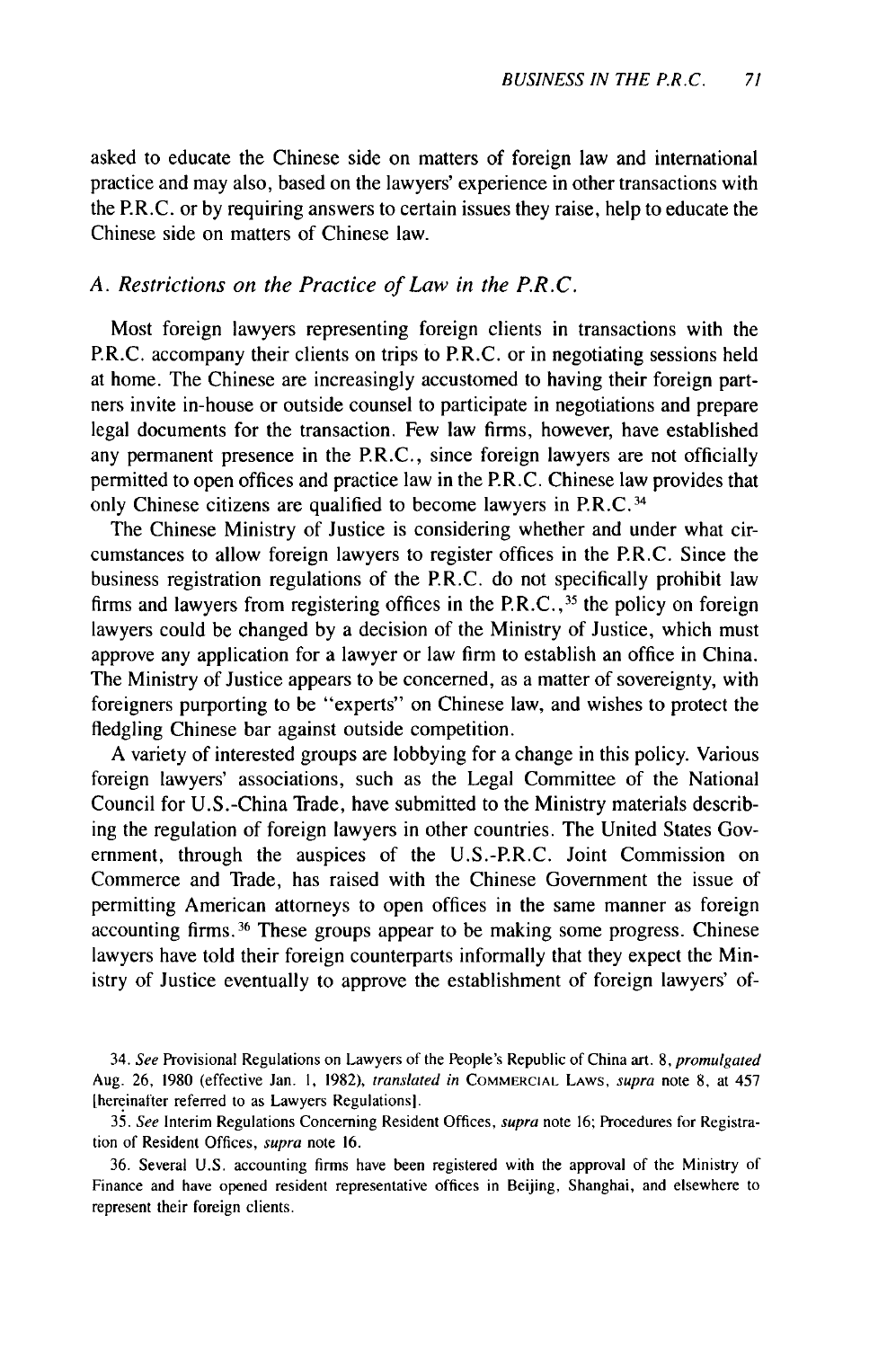fices. The State Administration for Industry and Commerce, which supervises the registration of foreign business activity in the P.R.C., is sending a delegation abroad early in 1985 to investigate first-hand how other countries regulate foreign lawyers.

In the meantime, as a matter of policy, foreign lawyers are not permitted to appear in Chinese courts on behalf of clients or to open formal offices in the P.R.C. They are welcome, however, to accompany their foreign clients on business trips to the P.R.C. They also generally avoid giving formal legal opinions on matters of Chinese law. The Legal Advisory Office of the China Counsel for the Promotion of International Trade (CCPIT) takes the position that a foreign lawyer can represent his or her foreign clients as an agent (but not in the capacity of a lawyer) in arbitration proceedings in the P.R.C. in accordance with the 1956 Provisional Rules of Procedure of the Foreign Trade Arbitration Commission of the CCPIT. 37 Foreign lawyers have in fact represented foreign clients in informal, ad hoc dispute settlements held in China. The extent to which foreign lawyers are permitted to give advice on matters of foreign or international law to Chinese clients remains unclear.<sup>38</sup>

A few foreign law firms have been or are currently being represented in the P.R.C. on a relatively long-term basis. Most of these firms are represented in Beijing by individual attorneys registered as teachers or "foreign experts" employed by Chinese organizations to lecture on aspects of international and foreign law, or as resident representatives of one or more of their clients. The Ministry of Justice and the Chinese registration authorities are fully aware of such arrangements and have tolerated this restricted presence so long as the lawyers do not hang out their shingles, distribute name cards, use letterhead indicating that their firms have official offices in the P.R.C., or otherwise act indiscreetly.

# *B. Services Provided by Foreign Lawyers in the P.R.C.*

Foreign lawyers in the P.R.C. provide their clients with a variety of services. On one level, resident lawyers in the P.R.C. function similarly to lawyers located

37. Provisional Rules of Procedure of the Foreign Trade Arbitration Commission of the China Council for the Promotion of International Trade art. 18, adopted Mar. 31, 1956, translated *in* COMMERCIAL LAWS, supra note **8,** at 447. The editor **of** COMMERCIAL LAWS supra note 8, translates the Chinese term *dailiren* used in article 18 in the broad sense as "attorney," but the Chinese Government states that foreigners can represent clients in arbitration proceedings only as agents or "attorneys-in-fact," not as lawyers or "attorneys-at-law."

38. Several U.S. law firms now represent Chinese enterprises and governmental agencies in the United States in connection with regulatory or litigation matters pertaining to trade with or business in the United States. Some firms have been invited to give advice to Chinese agencies regarding draft Chinese legislation and to assist Chinese entities in negotiating major contracts, such as those between the China National Offshore Oil Corporation and foreign oil companies for the Chineseforeign cooperative exploitation of the P.R.C.'s offshore oil.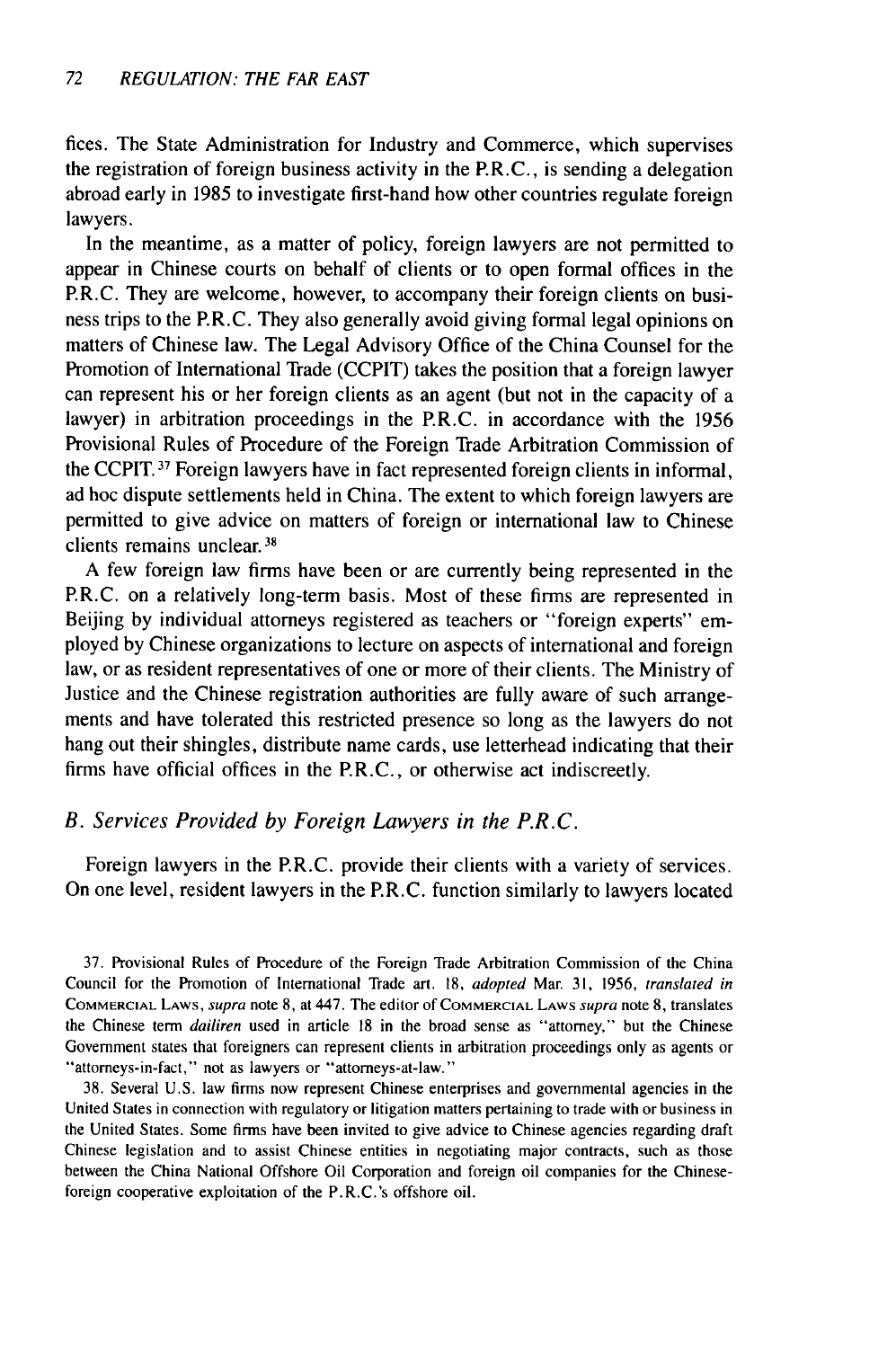in a Washington, D.C. or state capitol office of law firms based elsewhere. The lawyers seek to become acquainted with high-level Chinese officials who can offer explanations and advice on legal and administrative matters, and monitor legislation and the legislative process. They review Chinese publications for information on relevant rules, regulations, and administrative notices that may not be mentioned in the general press; lobby informally on behalf of their clients for the passage of needed legislation; and generally keep their fingers on the governmental pulse.

Resident foreign lawyers also perform normal types of legal services for their clients. They draft legal documents, research legal questions, participate in negotiations, and prepare client memoranda on relevant legal developments. In addition, resident foreign lawyers serve a liaison function for non-resident foreign clients by maintaining contacts and dialogue with their clients' Chinese counterparts and by trouble-shooting when problems or questions arise.

# *C. Practical Problems of Operating in the P.R.C.*

A variety of practical problems complicate the work of foreign lawyers in the P.R.C. Foreign lawyers often have difficulty finding suitable support services, and securing privacy and confidentiality. Communication with the West is sometimes cumbersome.

To meet the needs of the influx of foreigners doing business in the P.R.C., the Chinese have begun to train clerical and administrative staff to provide support services to foreign businesspeople through designated foreign service corporations. Temporary secretarial help is, however, still difficult to find. Typewriters, duplicating machines, word processors, and other business amenities are also often unavailable. Even if available, Chinese business machines are often antiquated and break down easily. Modern imports cannot always be serviced adequately or may require spare parts that must be shipped from abroad. Many Chinese hotels now provide some services but are unable to keep up with the growing demand.

Communications facilities, while vastly improved in recent years, are still inadequate. Hotels generally provide telex services for their guests and other foreigners. Telecopy machines have recently been authorized and installed in the offices of some foreign businesses and a few Chinese organizations in the major cities of the P.R.C., such as Beijing, Shanghai, and Guangzhou. Many Chinese organizations, however, do not have telex machines. Cables and telephone calls must be relied on to maintain long-distance communications.

Foreign lawyers and their clients may also encounter difficulties in keeping their conversations and communications in the P.R.C. confidential. Hotel and conference rooms are easily bugged; hotel rooms are routinely searched by hotel security personnel; telephones are regularly tapped; telexes sent and received may be duplicated; and mail is sometimes opened by customs officials. Because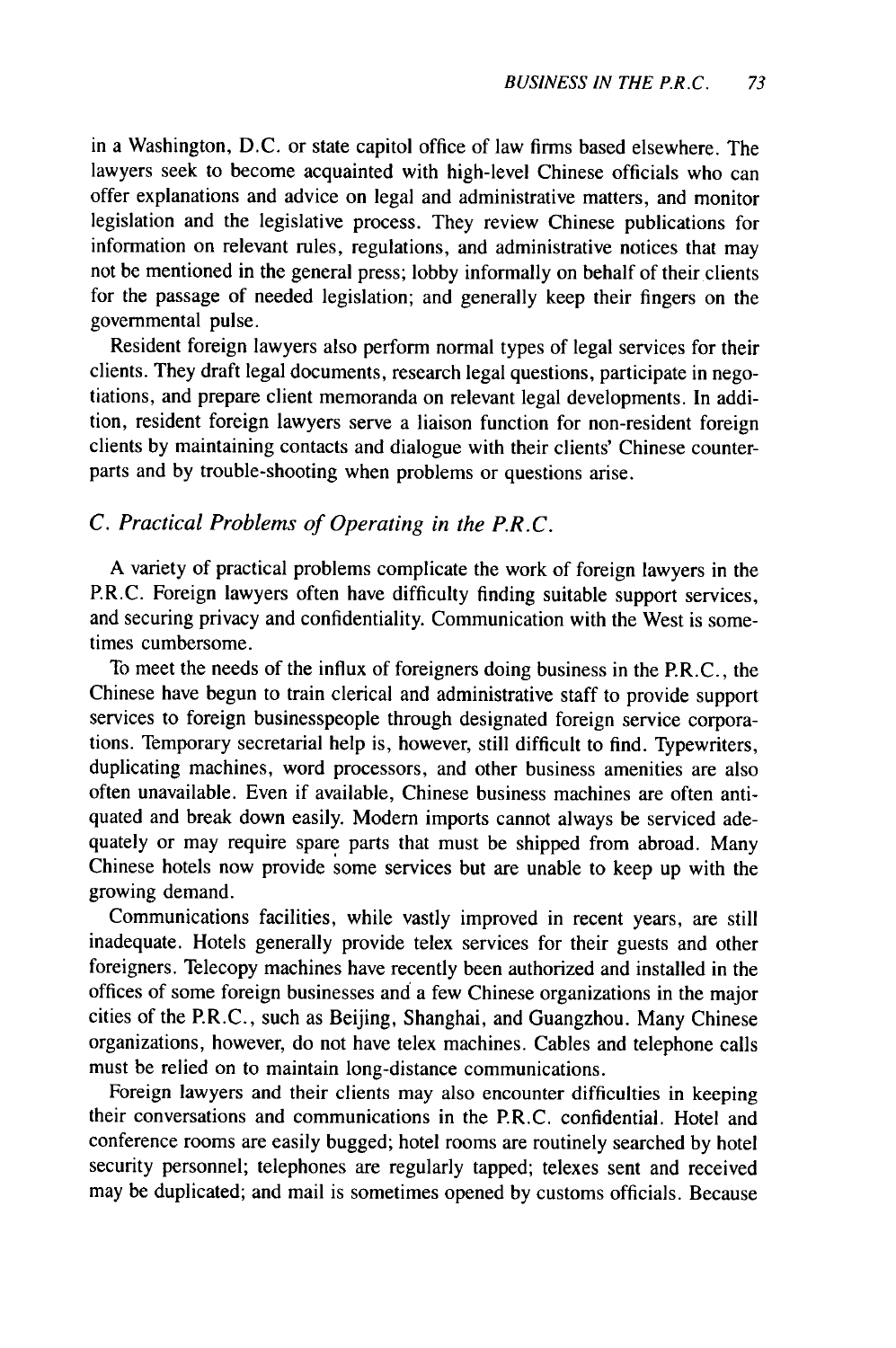of the lack of confidentiality, businesspeople have been known to interrupt a negotiation and fly to Tokyo or Hong Kong to telephone their home office to discuss a sensitive matter. Alternatively, they may send messages in code. To cope with these intrusions on their privacy, foreigners learn to keep confidential information under lock or in their presence at all times. They take outdoor walks when holding confidential business discussions and word their written communications carefully. Such problems are not insurmountable, but they often call for a good deal of patience and ingenuity.

#### *D. The Language Barrier*

Proficiency in Chinese is a strong asset to an effective practice involving transactions in the P.R.C. The Chinese texts of legislation need to be consulted for an accurate reading of the law. The meaning of Chinese legal terms, which may appear to approximate Western legal terms that have a definite interpretive history, may require clarification in the Chinese context. In addition, many of the laws, regulations, and administrative rulings that must be surveyed on a regular basis are published only in Chinese language sources. <sup>39</sup>

The language obstacle is also a problem when legal instruments, such as contracts, are required, as a matter of Chinese policy or law, to be executed in Chinese. For example, investment contracts are generally executed in two official versions, Chinese and a foreign language (usually English), with each language version being equally valid. A local law on Chinese-foreign contracts made in the Shenzhen Special Economic Zone in Guangdong Province provides, however, that the Chinese text governs when a contract is executed in both Chinese and a foreign language.40 It is consequently critical that both language texts say substantially the same thing. Translators without legal training and a current knowledge of the newly developing legal vocabulary in the P.R.C. simply cannot provide accurate translations.

Chinese-speaking foreign attorneys can assist in correcting defective interpretations and preventing misunderstandings during contract negotiations. As is the case in any international practice, fluency in a foreign language enhances a lawyer's ability to act as a transaction facilitator. Given the difficulty of their language, the Chinese are especially appreciative of foreigners who make the effort to learn Chinese.

#### 39. See supra p.68.

40. Provisions of the Shenzhen Special Economic Zone on Economic Contracts Involving Foreign Interests, approved Jan. **11,** 1984, translated in **CHINA** Bus. REV., Sept.-Oct. 1984, at 17 (Paul, Weiss, Rifkind, Wharton & Garrison trans.); see also Cohen, Shenzhen's New Contract Law, **CHINA** Bus. REV., Sept.-Oct. 1984, at 16. The Foreign Economic Contract Law, supra note 20, contains no similar provision and states only that contracts should provide for the language or languages to be used and their effectiveness. Id. at art. 12.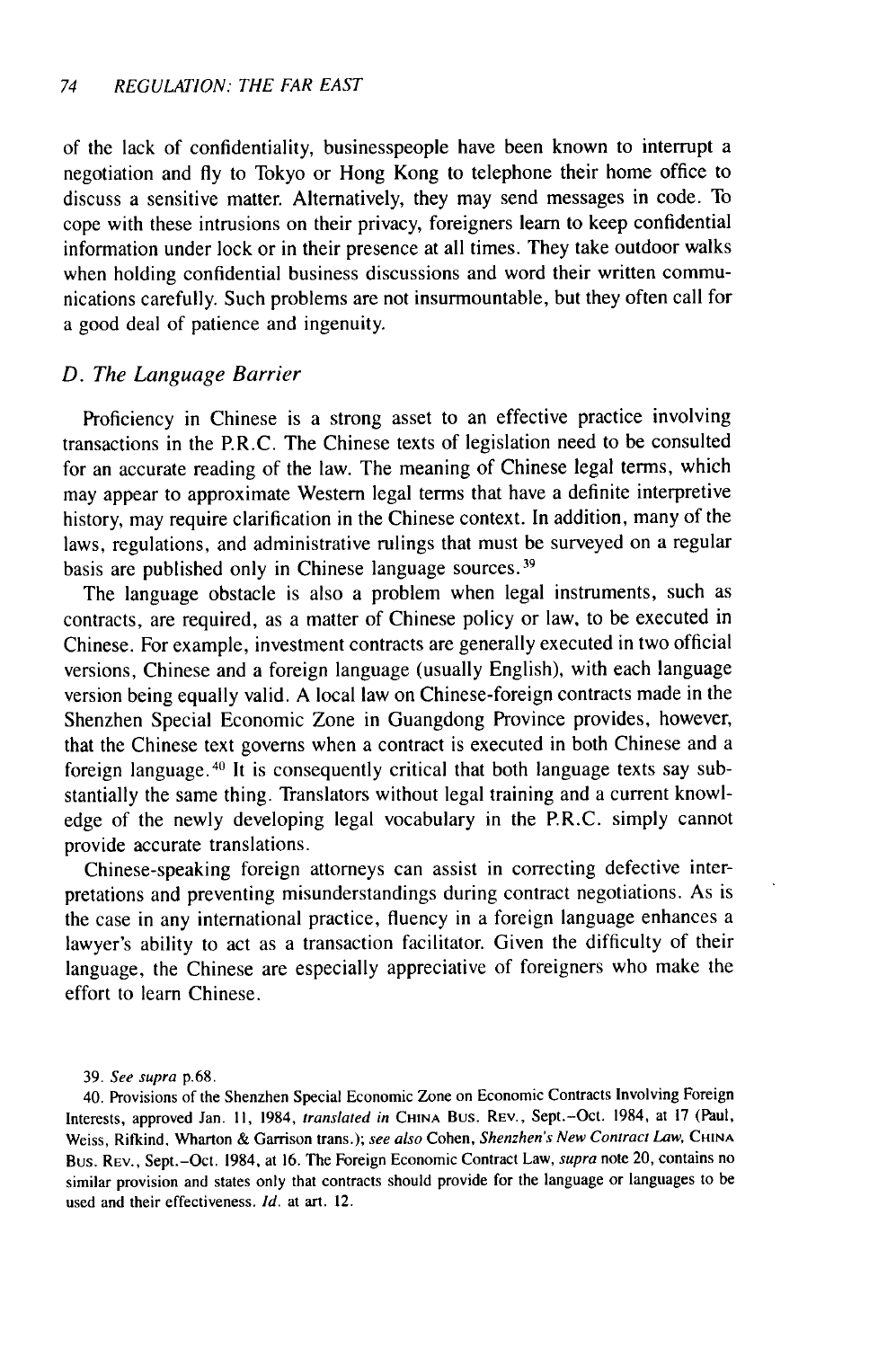# *E. Use of Local Chinese Counsel by Foreign Lawyers*

Lawyers involved in international transactions typically retain local foreign counsel for advice on foreign law, for legal opinions, and for legal assistance in the event that a dispute should arise. This general rule of practice holds true for foreign lawyers involved in business with the P.R.C. Indeed, some lawyers report that certain Chinese ministries have pressured foreign companies to retain Chinese attorneys to handle their investments.<sup>4</sup>

## 1. *Obtaining Local Counsel*

Although this situation is changing rapidly, the foreign lawyer may have some difficulty locating a qualified Chinese lawyer to provide necessary advice and legal representation in the P.R.C. The Chinese bar, like the Chinese legal system, is still evolving. At present, the P.R.C. claims to have only some 16,000 professional or part-time lawyers nationwide, $42$  and only a small percentage of these lawyers are currently authorized by the Ministry of Justice to represent foreigners. There simply are not many lawyers in the P.R.C., especially in smaller cities and rural areas, where an increasing amount of business is transacted.

The Chinese Government, and in particular the Ministry of Justice, is well aware of the need for qualified Chinese lawyers. Many actions are currently being undertaken to train Chinese lawyers to participate in complex international transactions. The government has designated law as a priority profession and has accorded it a higher status than in the past. In addition, many Chinese organizations are sending personnel abroad to study at foreign law schools and to apprentice in foreign law firms. 43 Still, fulfilling the current need for local legal advice regarding Chinese-foreign transactions remains somewhat problematic. Foreign lawyers must compensate for the lack of qualified Chinese counsel by keeping abreast of current Chinese laws and practices. They must anticipate potential problems and issues that may require clarification. While Chinese lawyers are increasingly adept at responding to specific questions, they generally are not yet accustomed to providing general guidance in the structuring of transactions.

#### *2. The Loyalty of Local Chinese Counsel*

The duty of all Chinese lawyers to serve the interests of the state raises the question of whether they can effectively serve the interests of foreign clients. Although they claim to work independently of the state, most Chinese lawyers

43. See, e.g., Edwards, Legal Training for China Ventures, in LEGAI ASPECTS **OF** DOING Bust-**NESS** WITH **CHINA** 295, 308 (Practicing Law Inst. 1985).

<sup>41.</sup> See China *Fever,* supra note **6,** at 50.

<sup>42.</sup> As of mid-1984, the P.R.C. reported some 15,471 lawyers, of which only 9,701 practiced law full time. Expanding role for lawyers, China Daily (Beijing), May 26, 1984, at 4. The scarcity of Chinese lawyers is due in large part to the fact that the practice of law in China was severely restricted from 1957 until 1979. See id.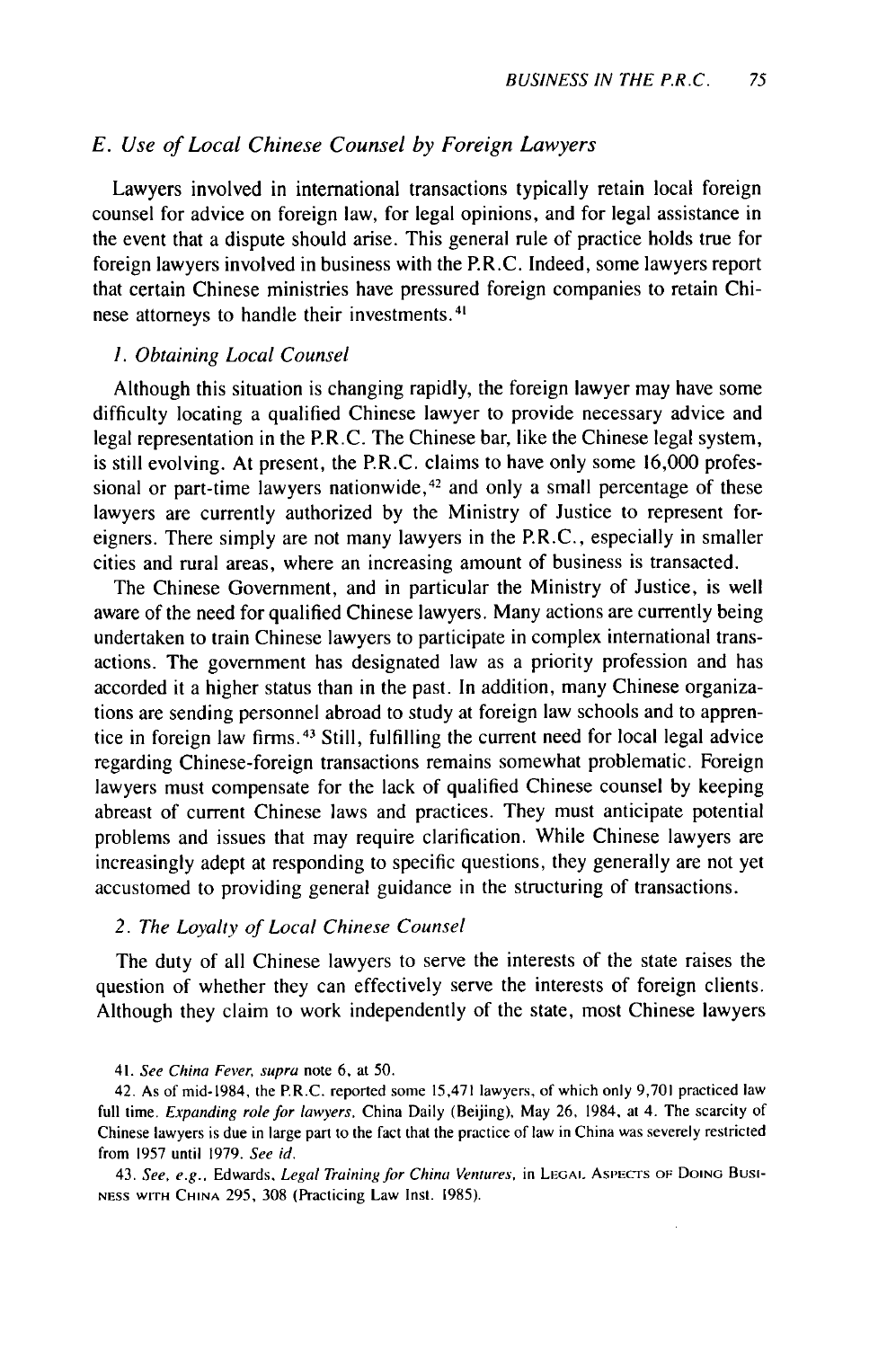are, like most workers in a socialist state, government employees. They are bound by the Provisional Regulations on Lawyers of the People's Republic of China (Lawyers Regulations) to "serve the cause of socialism."4 Moreover, the Lawyers Regulations do not mention the giving of legal advice to foreigners as one of the tasks permitted to Chinese lawyers.

This potential conflict of interest may be lessened as the Chinese lawyer system undergoes change. For example, the Ministry of Justice has authorized the establishment of collectively owned, rather than state-owned, law offices. These offices are managed by groups of individuals who are not government employees. The lawyers employed by these offices represent both Chinese and foreign clients.45 In addition, the Ministry of Justice plans to submit to the National People's Congress a Lawyer's Law to replace the Lawyers Regulations. 46 The new Lawyer's Law will reportedly require legal advisory offices to become financially self-sufficient. 47 No longer financially dependent on the government, such offices (to be renamed "law firms" in line with Western practice) will perhaps become more independent of government interests when providing services to foreigners.

### *3. Legal Opinions by Chinese Counsel*

Given the developmental stage of Chinese law and the P.R.C.'s treatment of foreign investment, many foreign businesspeople request, before agreeing to a transaction, written legal opinions from local Chinese counsel to obtain assurance as to their legal rights and obligations under Chinese law. In the P.R.C., the concept of a written legal opinion is still new, and Chinese lawyers now engaged in rendering legal opinions for foreigners have occasionally admitted to their foreign colleagues that they do not fully understand the purpose and the import of a legal opinion. Despite these conceptual difficulties, Chinese lawyers are increasingly willing to render such opinions. A few concerns need to be borne in mind, however, when requesting and relying upon legal opinions.

First, the authority of a particular Chinese lawyer or law office to issue legal opinions to foreigners needs to be ascertained. Only lawyers and law offices specifically designated by the Ministry of Justice may represent foreigners. In addition, a foreign lawyers delegation to the P.R.C. in early 1983, sponsored by the National Council for U.S.-China Trade, was told that only "national" legal organizations, such as the Legal Advisory Office of the CCPIT in Beijing, 48 are

44. Lawyers Regulations, *supra* note 34, at art. 3.

45. See generally China's First Individual Run Legal Consultancy Firm Established, Xinhua Gen. Overseas Service (Bejing), Dec. 16, 1984, item no. 121650 (available on LEXIS).

46. *See China Prepares to Formulate Lawyer's Law, Determined to Safeguard Professional Performance Without Interference,* Ta Kung Pao (Hong Kong), Nov. 26, 1984, at **I** (in Chinese). 47. Id.

48. Many lawyers from the Legal Advisory Office have organized and joined the China Global Law Office which is sponsored by the CCPIT. See China Global Law Office, China Econ. News, Dec. 17, 1984, at 10.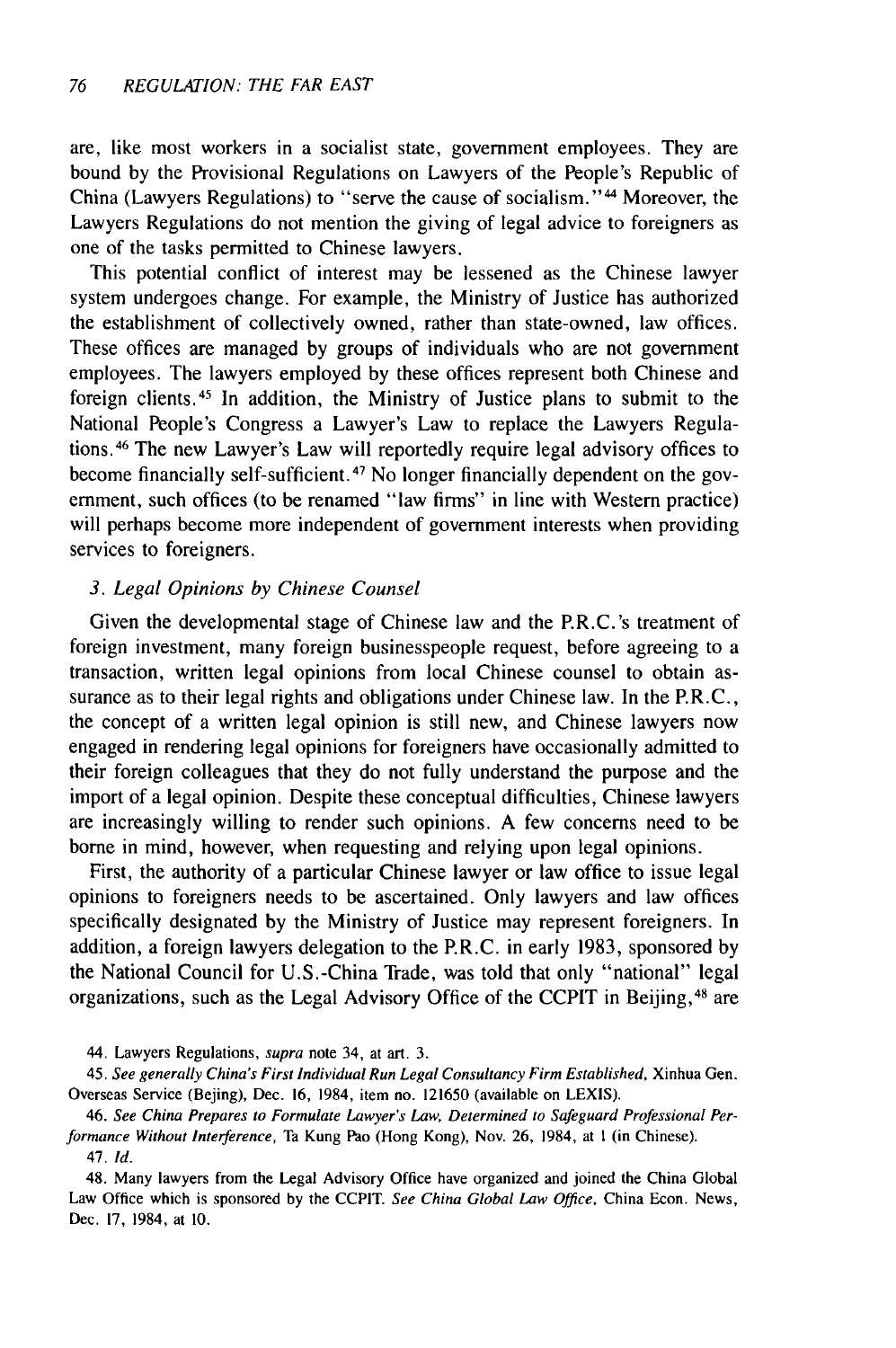empowered by the Ministry of Justice to opine on questions of national law. <sup>49</sup> Legal advisory offices in Shanghai, Guangzhou, and elsewhere apparently may opine only on matters of local law. This situation may be changing, but foreign clients and their lawyers should clarify the scope of the authority of these offices with local Chinese counsel before seeking opinions.

Second, the question of accountability of Chinese lawyers and their organizations for erroneous legal advice needs to be considered. Opinions issued by authorized Chinese lawyers and legal advisory offices are said to give rise to "legal responsibility." In January 1983, at informal meetings attended by the author with Chinese lawyers from the CCPIT's Legal Advisory Office, legal responsibility was defined as meaning that such opinions will not be issued without painstaking review of relevant law and discussions with competent government officials as to matters of interpretation or of policy where no law yet exists. According to these CCPIT lawyers, "legal responsibility" does not, however, include financial responsibility. If a dispute concerning an issue covered in a legal opinion were to arise, these lawyers stated that they would assist the client in resolving the matter, but it is doubtful that local Chinese counsel could be held accountable to foreign clients for monetary damages in the event that a legal opinion was found to be inaccurate. Indeed, the idea that a legal opinion could be mistaken seemed ludicrous to the CCPIT lawyers because, they insisted, no opinion would be issued unless a lawyer had thoroughly ascertained the legal result with the governmental authorities concerned. In fact, the author was told that once issued, a local Chinese counsel's opinions would be "respected" by all relevant Chinese departments.

Although it thus seems unlikely that a Chinese lawyer could be sued successfully for erroneous legal advice under current law and practice, the seriousness with which the Chinese lawyers, as functionaries of the government, treat their opinions provides some reassurance to foreign lawyers that the matters opined on accurately reflect the current state of the law. Nevertheless, since some Chinese lawyers may be unaccustomed to rendering legal opinions, foreign lawyers should work closely with their local Chinese counsel in drafting legal opinions. They must be sure that the Chinese lawyers fully understand the concerns to be addressed so that they may respond thereto in an informed and satisfactory manner.

### III. COOPERATION WITH **CHINESE** LAWYERS

Many foreign lawyers and their firms have established congenial and mutually beneficial relationships with various Chinese ministries and organizations, including Chinese legal advisory bodies. Foreign lawyers provide Chinese lawyers and legislators with information on foreign law and international commercial

<sup>49.</sup> The author was a member of this delegation.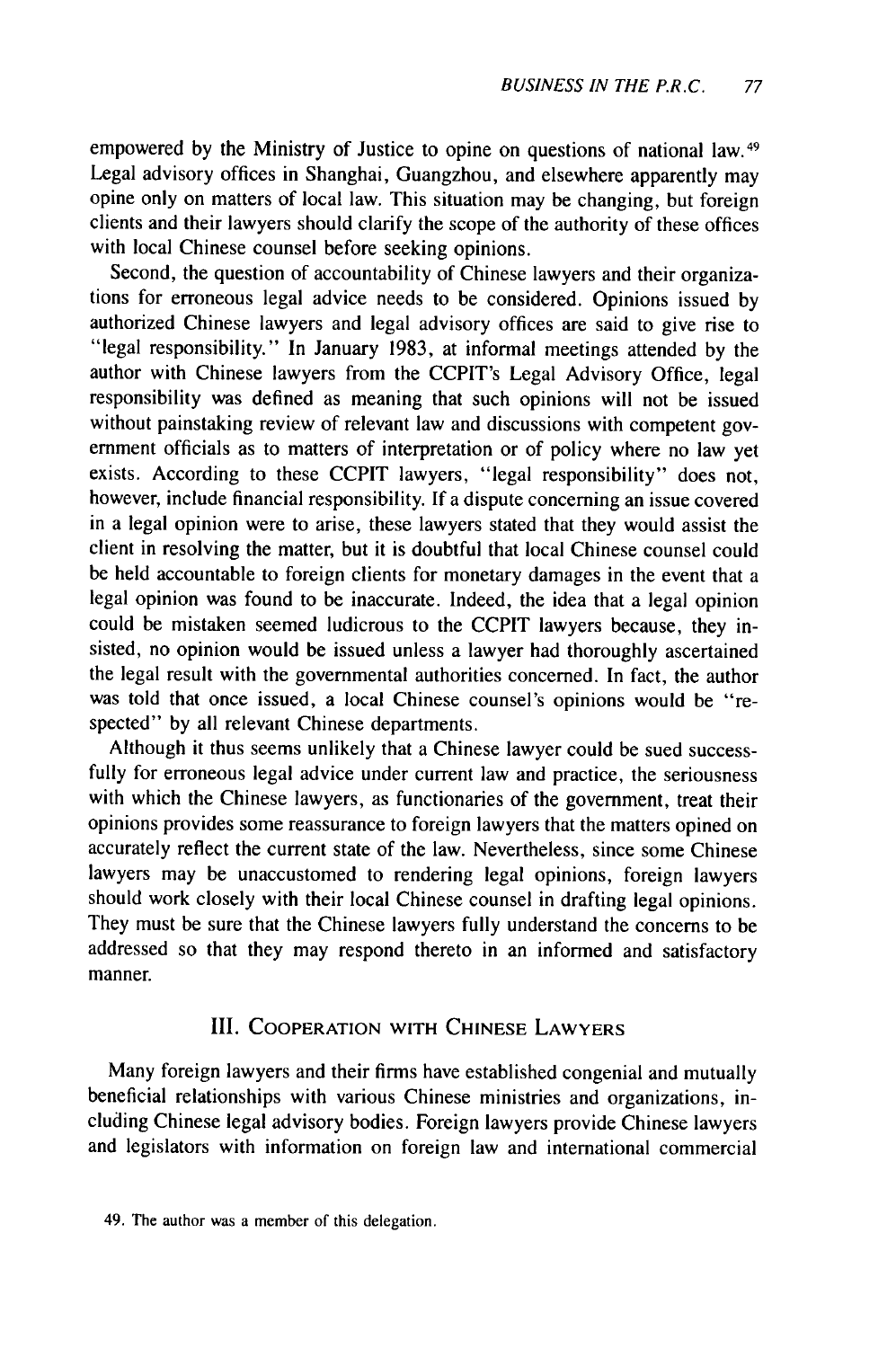practice, hold seminars in the P.R.C. on a wide range of legal issues, sponsor Chinese personnel for study at foreign law schools, and arrange for Chinese lawyers to render legal services to their foreign clients. In return, Chinese lawyers and officials often provide informal advice and copies of relevant legislation and materials when requested, and otherwise assist their foreign colleagues in their business and study of the Chinese legal system.

# *A. Foreign Lawyers as Educators*

Given the incompleteness of the Chinese legal system and the relative inexperience of many Chinese lawyers and negotiators in handling complex investment transactions, Chinese lawyers and business personnel may look to foreign lawyers with whom they are negotiating for explanations of relevant international norms and practices. They may also ask for suggestions on how to interpret and apply vague Chinese legislation, based on the foreign lawyer's international experience as well as expertise gained in other Chinese transactions, and on how to structure agreements to accommodate the interests of all the parties concerned.

Foreign lawyers are also often called upon to explain relevant aspects of foreign law, such as export licensing procedures, requirements to qualify for government-subsidized financing, and tax issues. For example, many Chinese lawyers and negotiators are now aware that the United States Treasury has granted a foreign tax credit against U.S. tax liability for foreign enterprise income taxes paid in the P.R.C.<sup>50</sup> This credit will be assured to all U.S. taxpayers after the ratification of an agreement for the avoidance of double-taxation recently signed by the United States and the P.R.C.<sup>51</sup> Since all income taxes paid to the P.R.C. are or will be creditable in the United States, many Chinese lawyers believe that a United States investor should not concern itself with obtaining the various tax exemptions and reductions that are available under the Chinese income tax laws. Foreign lawyers may need to explain to their Chinese counterparts that there are limits on the amount of foreign tax that can be credited in any one year and that their clients, depending on their overall tax situation, may not be able to credit fully their Chinese taxes.

Foreign lawyers also generally need to be educated in matters of Chinese law. Chinese lawyers participate with increasing frequency in negotiations, but when they or the Chinese businesspeople involved do not know the answers to questions such as whether an environmental impact statement needs to be prepared, whether a tax exemption can be obtained, or whether a labor union can be dispensed with in a given joint venture, they must often educate themselves as

<sup>50.</sup> IRS Private Letter Ruling No. 8238037, issued to Standard Oil Company (Indiana) (June 22, 1982), reprinted in 16 TAX **NOTES** 151 (1982).

<sup>51.</sup> See U.S.-P.R.C. Tax Agreement, supra note 28.